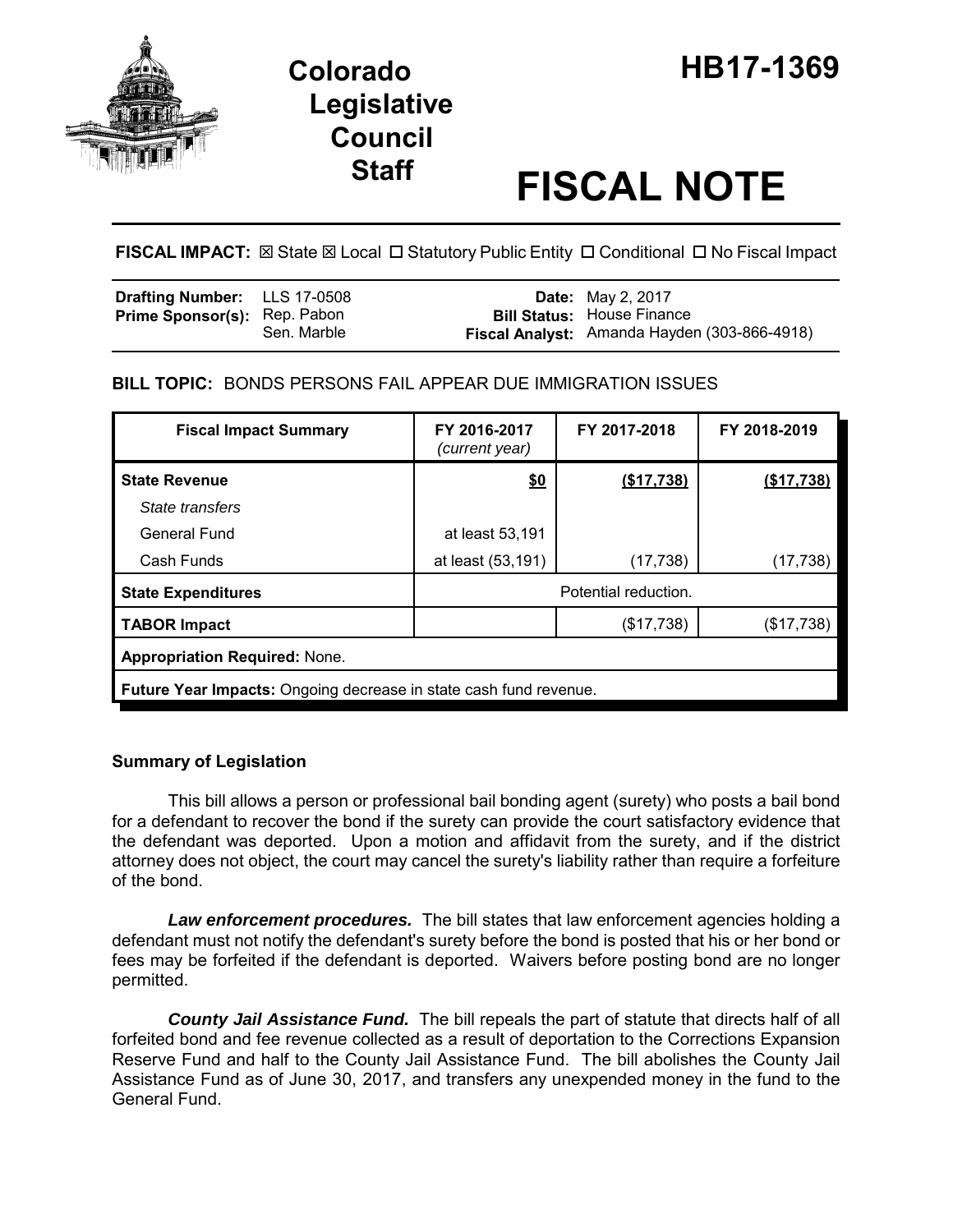May 2, 2017

#### **Background**

Money in the County Jail Assistance Fund is annually appropriated to the Department of Corrections (DOC) for allocation to counties for the maintenance and operation of county jails. Money in the Corrections Expansion Reserve Fund is annually appropriated to DOC to build new prison facilities and to cover associated operating costs. The Judicial Department transferred a total of \$22,675 (\$11,337.50 to each fund) in FY 2014-15 and \$12,800 (\$6,400 to each fund) in FY 2015-16.

#### **State Revenue**

In the current FY 2016-17, the bill transfers at least \$53,191 from DOC to the General Fund. Beginning in FY 2017-18, the bill reduces cash fund revenue in DOC by approximately \$17,738 per year.

*State transfers.* The bill transfers all unexpended funds in the County Jail Assistance Fund to the General Fund on June 30, 2017. As of this writing, the balance of the fund is \$53,191.

**Department of Corrections.** Under the bill, bond and fee money typically forfeited when a defendant is deported may no longer be forfeited if a surety fulfills the requirements to recover the bond. Assuming most sureties comply with the requirements, cash fund revenue in the Corrections Expansion Reserve Fund and County Jail Assistance Fund in DOC will decrease. The fiscal note assumes a total reduction in state cash fund revenue of \$17,738 (\$8,869 in each fund) based on the last two years' revenue transfers.

#### **TABOR Impact**

This bill reduces state cash fund revenue from bond forfeitures, which will reduce the amount of money required to be refunded under TABOR for FY 2017-18 and FY 2018-19. TABOR refunds are paid out of the General Fund. TABOR refund obligations are not expected for FY 2016-17. Since the bill reduces the TABOR refund obligation without a corresponding change in General Fund revenue, the amount of money available in the General Fund for the budget will increase by an identical amount.

#### **State Expenditures**

Beginning in the current FY 2016-17, this bill increases workload for the Judicial Department for hearings related to motions for exoneration of liability for bail bonds. This increase in workload does not require any increase in appropriations. The bill may also decrease state expenditures in DOC from payments from the County Jail Assistance Fund to county jails. The Judicial Department and DOC report, however, that to date no funds have been disbursed from the County Jail Assistance Fund.

#### **Local Government Impact**

To the extent that funds in the County Jail Assistance Funds would have been distributed to county jails, revenue to local governments will decrease as a result of the bill. Workload may increase for district attorneys to appear at hearings initiated by sureties.